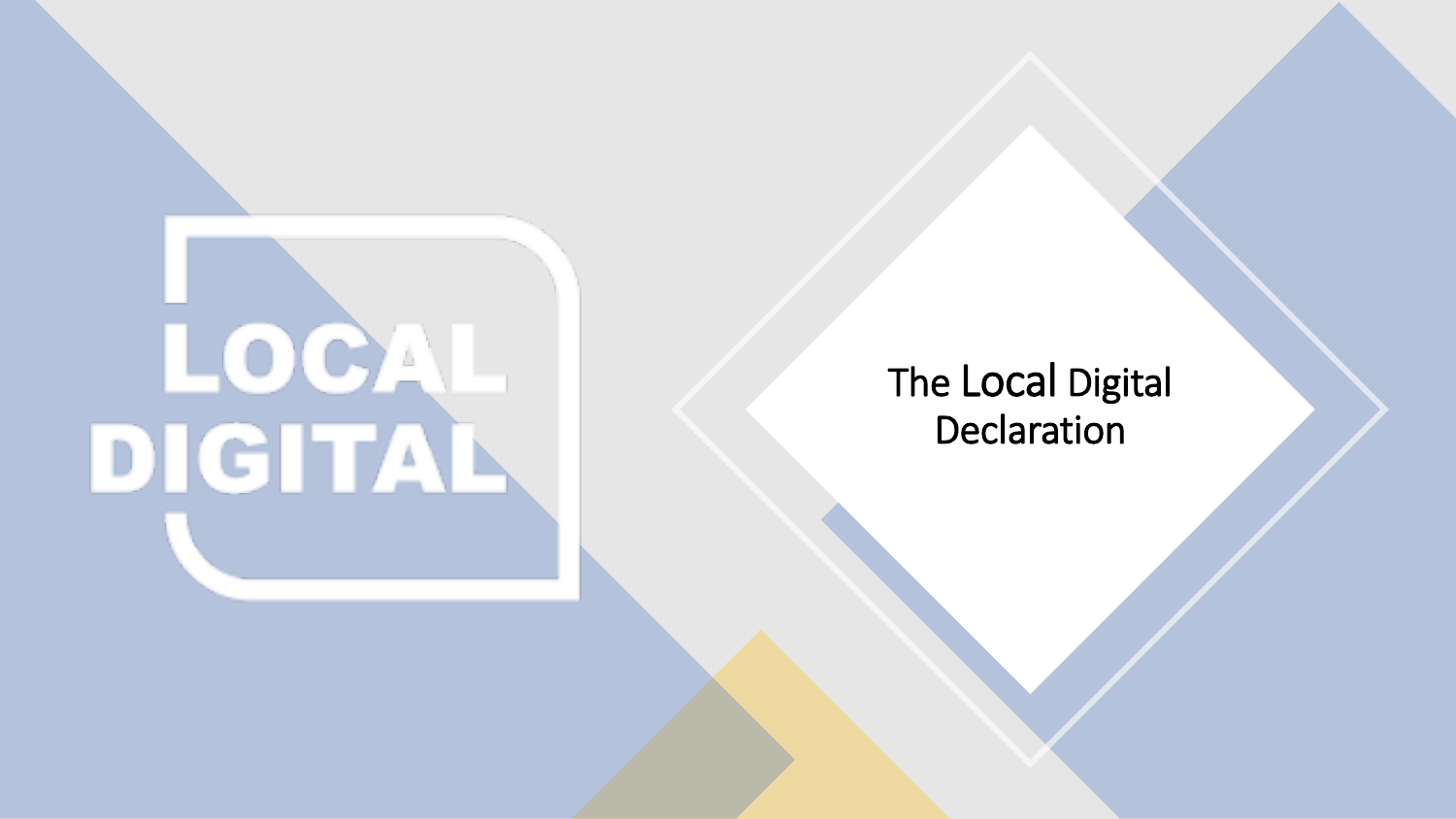# **What is it?**

By signing the Local Digital Declaration, NCC would be joining a growing community of over 250 local authorities, public sector bodies and government departments who are committed to the shared vision of the Declaration which is built on the following five key principles:

- We will go even further to redesign our services around the needs of the people using them. This means continuing to prioritise citizen and user needs above professional, organisational and technological silos.
- We will 'fix our plumbing' to break our dependence on any inflexible and expensive technology that doesn't join up effectively. This means insisting on modular building blocks for the IT we rely on, and open standards to give a common structure to the data we create.
- We will design safe, secure and useful ways of sharing information to build trust among our partners and citizens, to better support the most vulnerable members of our communities, and to target our resources more effectively.
- We will demonstrate digital leadership, creating the conditions for genuine organisational transformation to happen, and challenging all those we work with to embrace this Local Digital Declaration.
- We will embed an open culture that values, incentivises and expects digital ways of working from every member of our workforce. This means working in the open wherever we can, sharing our plans and experience, working collaboratively with other organisations and reusing good practice.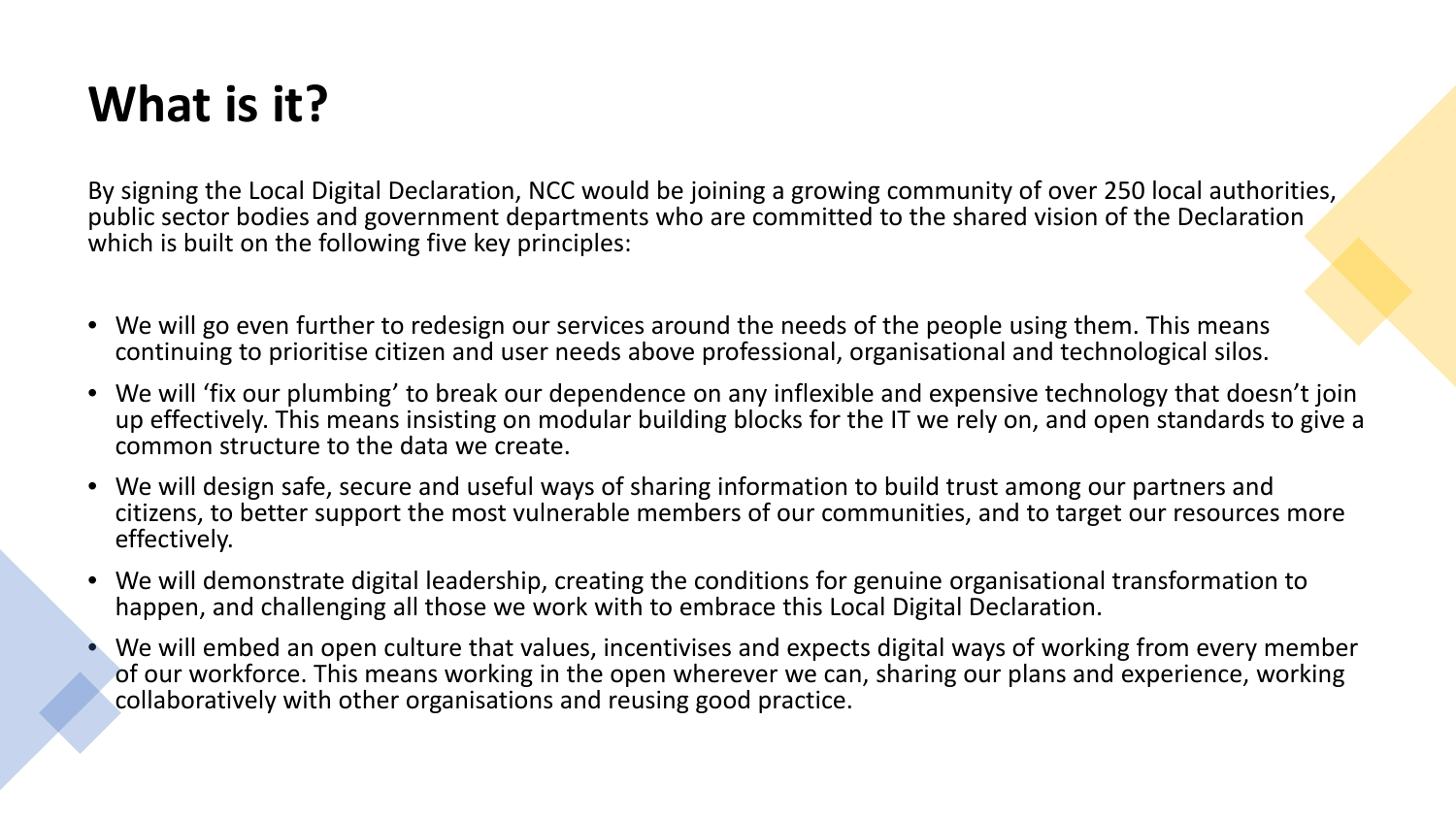# What are the benefits of signing up to the Declaration?

• We would get momentum, energy and shared learning from the rest of the Local Digital community (over 250 public bodies are already signed up).



- Access to the Local Digital Collaboration Unit at the Ministry of Housing, Communities and Local Government (MHCLG), to support us in our digital transformation journey. MHCLG have funded the Local Digital Collaboration Unit to support and bring together the community around the Declaration in their collective mission.
- All Declaration signatories are eligible for [free digital skills training,](https://localdigital.gov.uk/training-library/) and the opportunity to access [funding](https://localdigital.gov.uk/fund/) to support the delivery of a collaborative project(s).

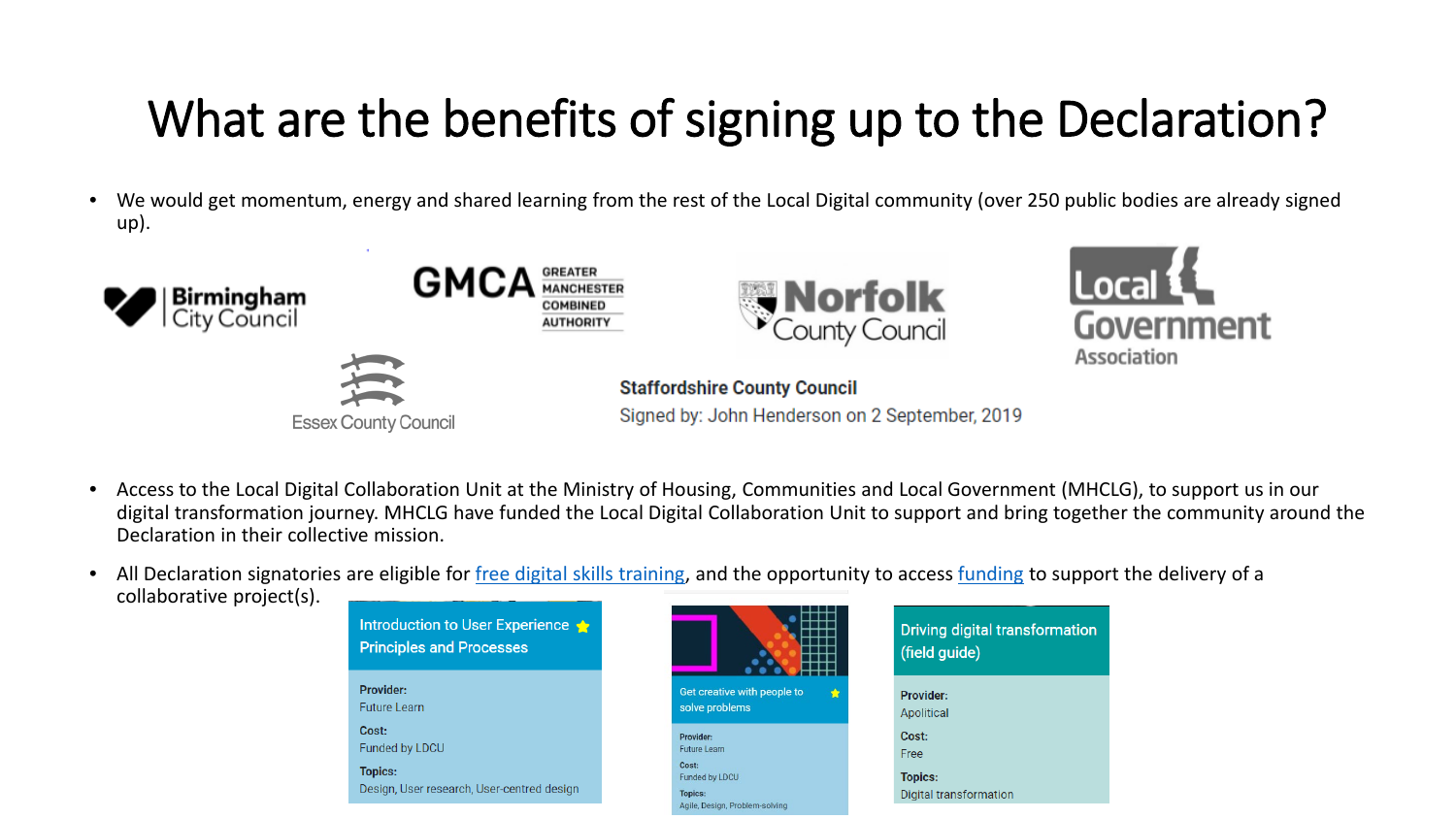### What would we need to commit to?

**Our leaders and politicians will:**

- Make sure that digital expertise is central to our decision-making and that all technology decisions are approved by the appropriate person or committee. This will ensure that we are using our collective purchasing power to stimulate a speedy move towards change.
- Have visible, accessible leaders throughout the organisation (publishing blogs, tweeting and actively participating in communities of practice), and support those who champion this Declaration to try new things and work in the open.
- Support our workforce to share ideas and engage in communities of practice by providing the space and time for this to happen.
- Publish our plans and lessons learnt (for example on blogs and at sector meetups) and talk publicly about things that have or could have gone better.
- Try new things, from new digital tools to experiments in collaboration with other organisations.
- Champion the continuous improvement of cyber security practice to support the security, resilience and integrity of our digital services and systems.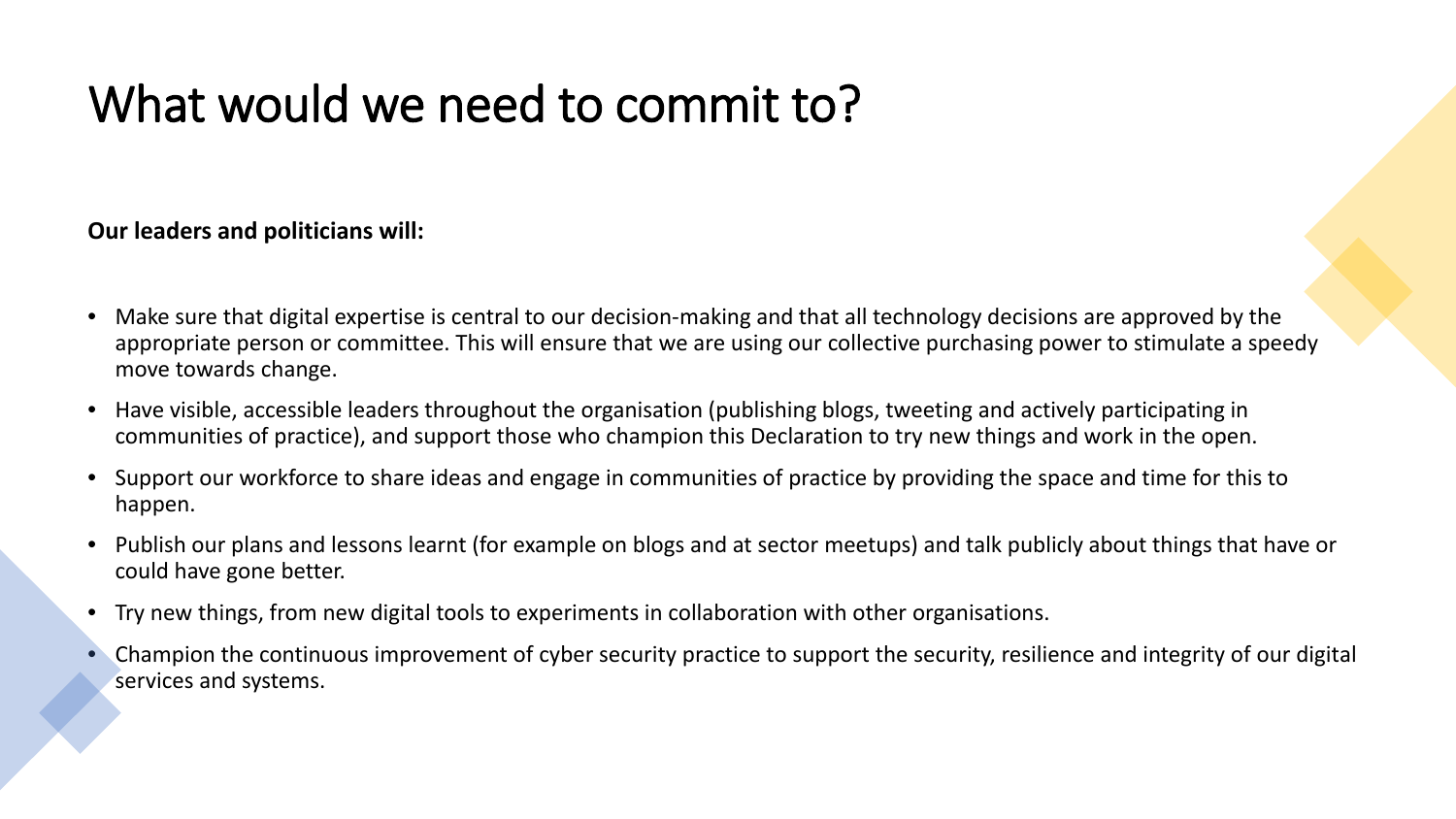### **Our transformation, information technology and digital teams will:**

- Research how to reuse existing user research, service design, common components, and data and technology standards before starting to design or procure something new.
- [Build capacity in service design, so that each service we transform is informally tested by our peers against our national](https://www.gov.uk/service-manual/service-standard) service standard where appropriate.
- Where appropriate, every new IT solution procured must operate according to the [technology code of practice](https://www.gov.uk/government/publications/technology-code-of-practice/technology-code-of-practice), putting us in control of our service data, using open standards where they exist and contributing to their creation where they don't.
- Share knowledge about digital projects where there is an opportunity for potential reuse or collaboration with others.
- Work together to establish the trust frameworks we need to safely analyse and share personal data. This will allow us to better serve our shared customers and reduce the need to ask citizens for the same information multiple times.
- Work together to create common solutions that allow us to check people's eligibility for services with central government and others in real time, with their consent.
- Take inspiration and ideas from a wide range of sources and participate individually in communities of practice and interest outside the organization.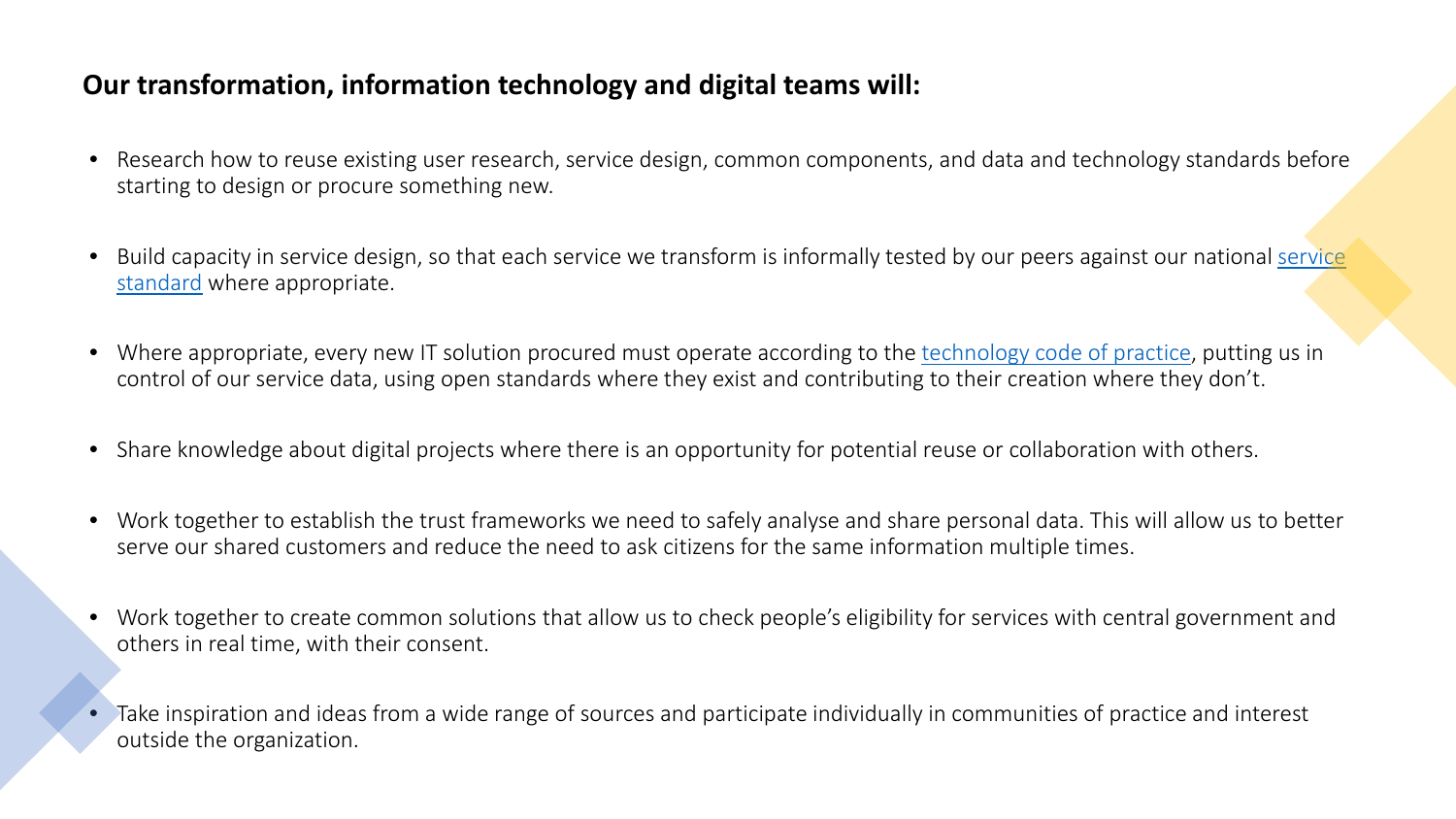# What does this really mean?

| <b>Commitment</b>                                                                                                                                                                                                                                    | How?                                                                                                                                                                                                                                                          | <b>Observations and risks</b>                                                                                                                                                                                               | <b>Good practice examples</b>                                                                                                                                                                                                   |
|------------------------------------------------------------------------------------------------------------------------------------------------------------------------------------------------------------------------------------------------------|---------------------------------------------------------------------------------------------------------------------------------------------------------------------------------------------------------------------------------------------------------------|-----------------------------------------------------------------------------------------------------------------------------------------------------------------------------------------------------------------------------|---------------------------------------------------------------------------------------------------------------------------------------------------------------------------------------------------------------------------------|
| Make sure that digital expertise is<br>central to our decision-making                                                                                                                                                                                | Establish a Corporate Digital Development Board to<br>help prioritise digital developments Ensure we<br>empower, support and upskill the right people, to<br>do the right things at the right time - Product<br>Owners, User Researchers, Scrum Masters, etc. | No corporate digital transformation<br>board. Where do Departmental digital<br>boards feed into to prioritise work, etc.?                                                                                                   | Signatory authorities identified on slide 3<br>present examples of where a unified<br>approach to digital and 'best use' of<br>knowledge and expertise has resulted in<br>peer recognition of sector-leading<br>transformation. |
| Have visible, accessible leaders<br>(including Elected Members)<br>throughout the organisation                                                                                                                                                       | Publish regular Blogs and use<br>Twitter/Yammer/Linkedin/Social Media, etc.<br>(internal and external). Leaders to represent NCC<br>and contribute to communities of practice.                                                                                | Do we have external 'communities of<br>practice'? Do all Corporate Directors<br>produce an online message/Blog? Do we<br>have a Councillor who would be happy to<br>be our Digital Champion?                                | The Chief Executive's Blog, Online messages<br>from the Corporate Director ASCH, ICT's<br>Agile Community of Practice, a Leader and<br>Group more aware of the opportunities<br>afforded by digital                             |
| Publish our plans and lessons<br>learnt and talk publicly about<br>things that have or could have<br>gone better.                                                                                                                                    | Share our lessons learnt and talk publicly with the<br>wider local digital community. Celebrate our<br>successes and learn from others. Internet, intranet,<br>blog, social media.                                                                            | We should not shy away from<br>acknowledging where we could have<br>done things better. Encourage<br>engagement with partners and<br>interested third parties.                                                              | 100% Digital Leeds, Croydon Digital, Digital<br>Wigan                                                                                                                                                                           |
| Adhere to the Technology Code of<br>Conduct so that $-$<br>1) We meet user needs, based on<br>research with your users.<br>2) Technology scales for future<br>need<br>3) Technology is easier to share<br>across Government and with our<br>Partners | Understand and develop the skills of a user<br>researcher. Think about the future use of all new<br>developments. Is the solution scalable?<br>Use open standards where possible and remove<br>any dependencies on a single third party supplier              | Question our current consultation/user<br>reach - does it allow us to properly<br>understand the needs of our users? Are<br>we at risk of confusing our residents by<br>implementing end point citizen<br>engagement tools? | Essex CC user research panel blog - Talking<br>to colleagues at Shelter about our user<br>research panel - Service Transformation<br>(essex.gov.uk), GDS's Service Manual -<br>Service Manual - GOV.UK (www.gov.uk)             |